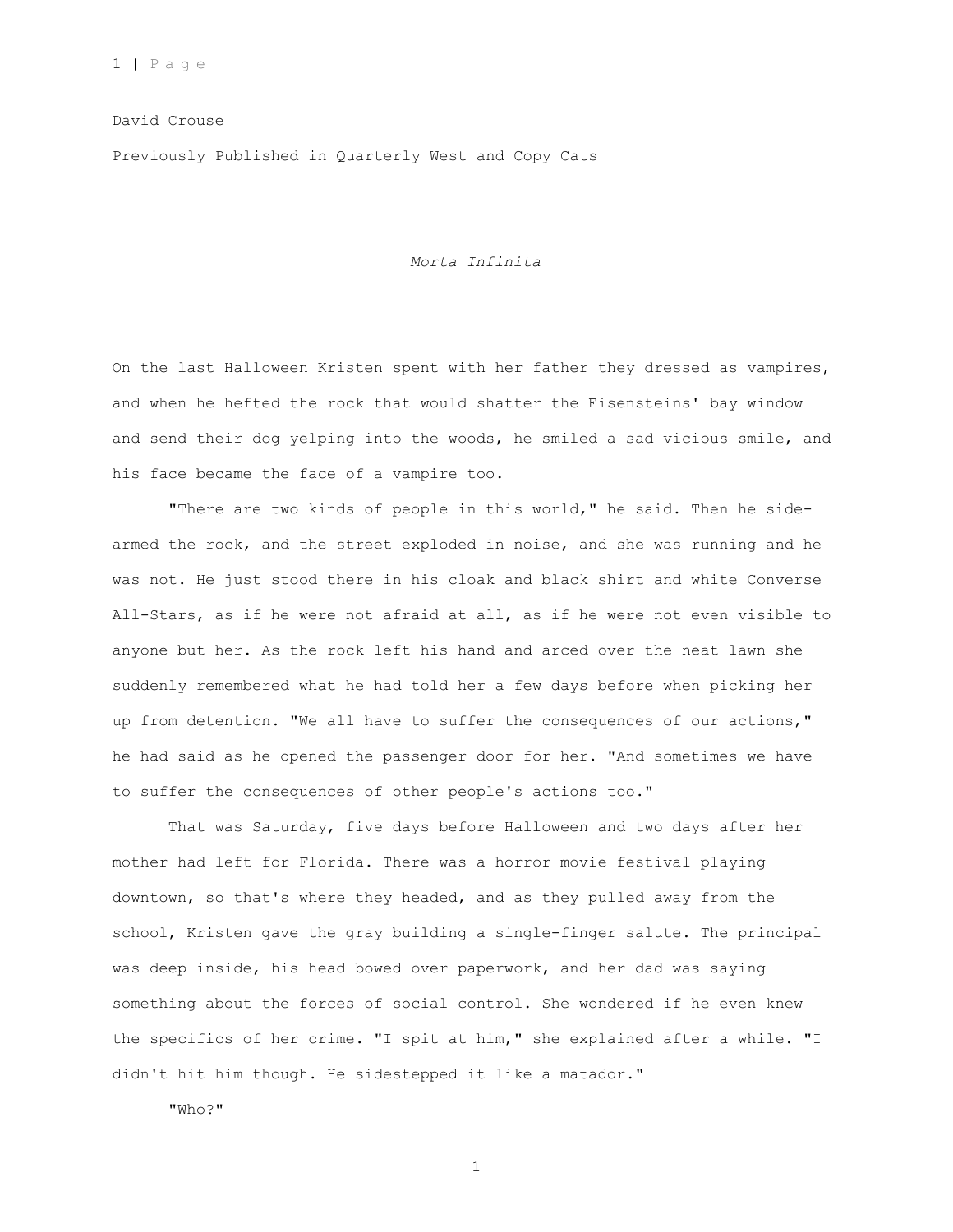"Mr. MacEllan," she said. "The principal."

"Your principal is your pal," he said with a laugh, pulling into a space near the theater. Even lately with her dad's eyes grown bloodshot they loved to watch horror movies together. In the dark of the movie theater Kristen could feel him next to her vibrating with emotions some people would never, ever feel in their entire white-bread lives, and she felt herself vibrate too, because she carried 50 percent of his biology in her blood.

She knew what would happen. The screen would go dark, and her father would lean over and whisper something funny about the titles or the music or the fatheaded guy in front of them, and then they would be quiet except when they gasped with joy as the villain made his first appearance. Whether it was Vincent Price staring into the eyes of a skittish dinner guest or some skinmasked, ax wielding psychopath chasing down a girl in cutoff shorts, Kristen was on the side of the devils. In horror movies freaks and ghouls were the clever ones, the fascinating ones. "The heroes are boring," she told him once as the screen glimmered with violence. "The monsters are the only ones who do anything interesting with their lives."

She liked to change his words around a little and speak them back to him so that she could watch him smile and nod at their wisdom.

"I can't go in," he said, looking into the rearview mirror at the theater marquee. He smiled tightly without taking his hands off the wheel, as if they were still driving down the road. "I can't go in there with those people. I just can't." He was crying. He leaned back his head, let out a deep breath, and said, "Oh boy."

She pictured the inside of his head as a labyrinth where he would sometimes get lost. The houses he designed were smooth and made with lots of glass, beautiful and transparent and cold and not at all the kind of place most people would want to live. She wondered if his brain was too full of these beautiful buildings, variations of shape and form and function and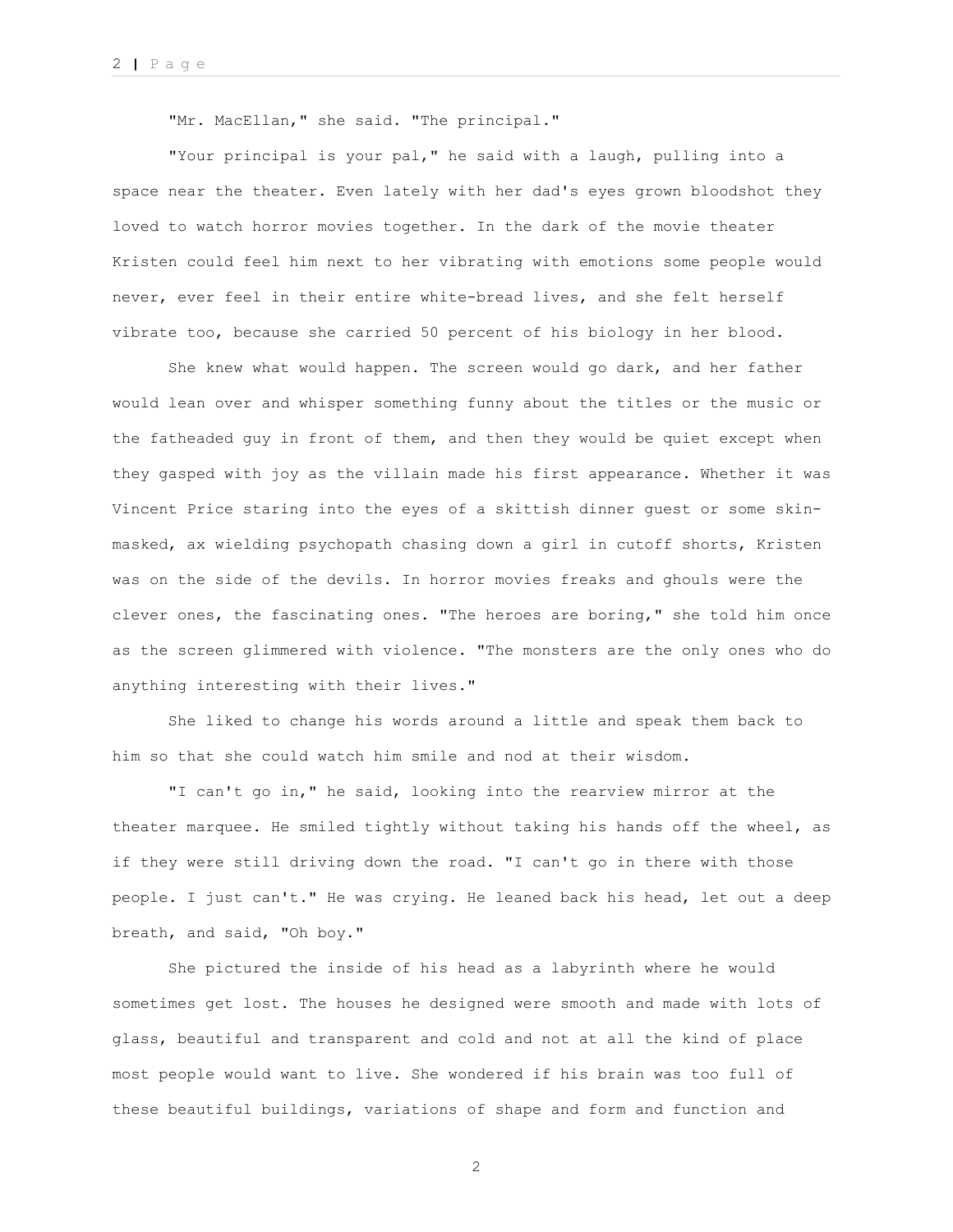strange angles like a whole other neighborhood that existed and did not exist. That was where he spent most of his time lately.

Her mother--she resided in sunnier climes.

**\* \* \* \* \***

When little Edward Eisenstein introduced Kristen to Morte Infinita that Halloween--the Halloween her father lifted the rock and smiled as if he were the daddy of all vampires--well, it was a revelation, what her father would have called the opening of the mind to new frontiers. On the 29th of October her mother had called from Florida, and for two days Kristen had searched for meaning in each one of her father's pinched expressions. But then on Halloween afternoon in the Eisensteins' furnished basement the haze lifted, and it was like, oh yeah, man. It was like before and after pictures in the back of comic books.

"This is the kind of movie even your dad wouldn't let you watch," Eisenstein explained before hitting the play button. He didn't know that her dad wasn't up to watching movies these days, not since the aborted horror festival. Her father just sort of stumbled around at night, wandering like he was a ghost in his own house, while her mother sexed it up in Key West with her new boyfriend. "He's got this dark tan," her father had told her on Saturday as they sat outside the theater. "It's the kind of tan a certain kind of person likes."

Kristen had never met Stephanos, but she could imagine him through her father's eyes as a man blessed with looks and decisiveness and not enough goodness or evil to get him into much trouble. "I bet he does sit-ups in the morning," her father had told her. "He seems like that kind of person. I bet your mother wakes up to the sound of him grunting from the floor." This alone was reason enough to dislike him and his stupid ponytail and rubber flip-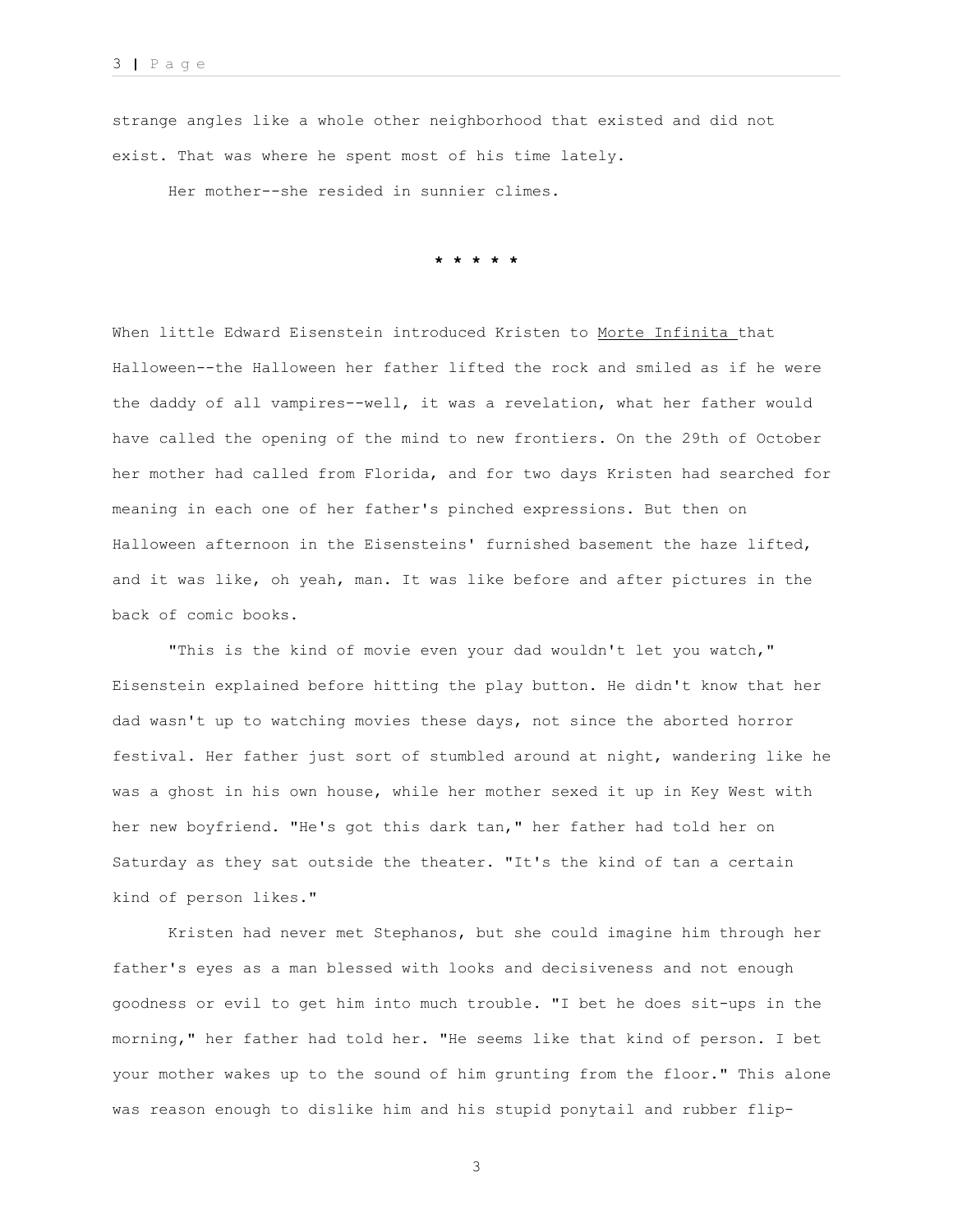flops and the numberless cigarettes he smoked on the bow of the boat and then dropped into the sea. He did not own a boat himself but worked sailing the boats of the rich and lazy. Did these lawyers and doctors know what kind of man they were trusting with their most prized possessions?

Her mother had never sailed in her life, but when Kristen thought of her, she imagined her on a boat, white sail taut in the wind. She had been gone for five days when she called on Tuesday, and she wore new clothes in the three pictures she had e-mailed. None of them featured Stephanos, who must have been the person holding the camera. There was a conservative hint of a smile on her face--a hesitant, shameful smile--but her skin was darkening in the sunshine, and she looked healthy. She was changing, blending into her new environment like a chameleon. Kristen was changing too. Everything was.

Well, not everything. Her father wasn't getting worse, not really, and that's what Kristen told her mom when she asked her about him. She said, "He's doing great. We're having an amazing time. We saw a movie festival." She laughed nonchalantly like they were in Paris. And by saying that, it was like they were in Paris or at least someplace as exotic as Florida. Neither of them brought up Stephanos. Her father had said Kristen wasn't supposed to know, that he had figured it out himself only a few weeks ago. So Kristen said, "What are you doing?" and her mom said, "Just hanging out with Aunt Clair. We're heading on a little road trip tomorrow. I'll be home on Thursday next week. Can the laundry wait until then?" They talked about Mickey Mouse and Donald Duck and Goofy--losers, every last one of them--and Kristen said yes and no and maybe and then handed the phone over to her dad like it was something smelly. He lifted the receiver to his ear, put on his best, most calm voice, and said, "Hello, dear." He nodded and then turned to Kristen and said, "Would you mind going upstairs for a little while? Your mother seems to think that we need to keep secrets from you."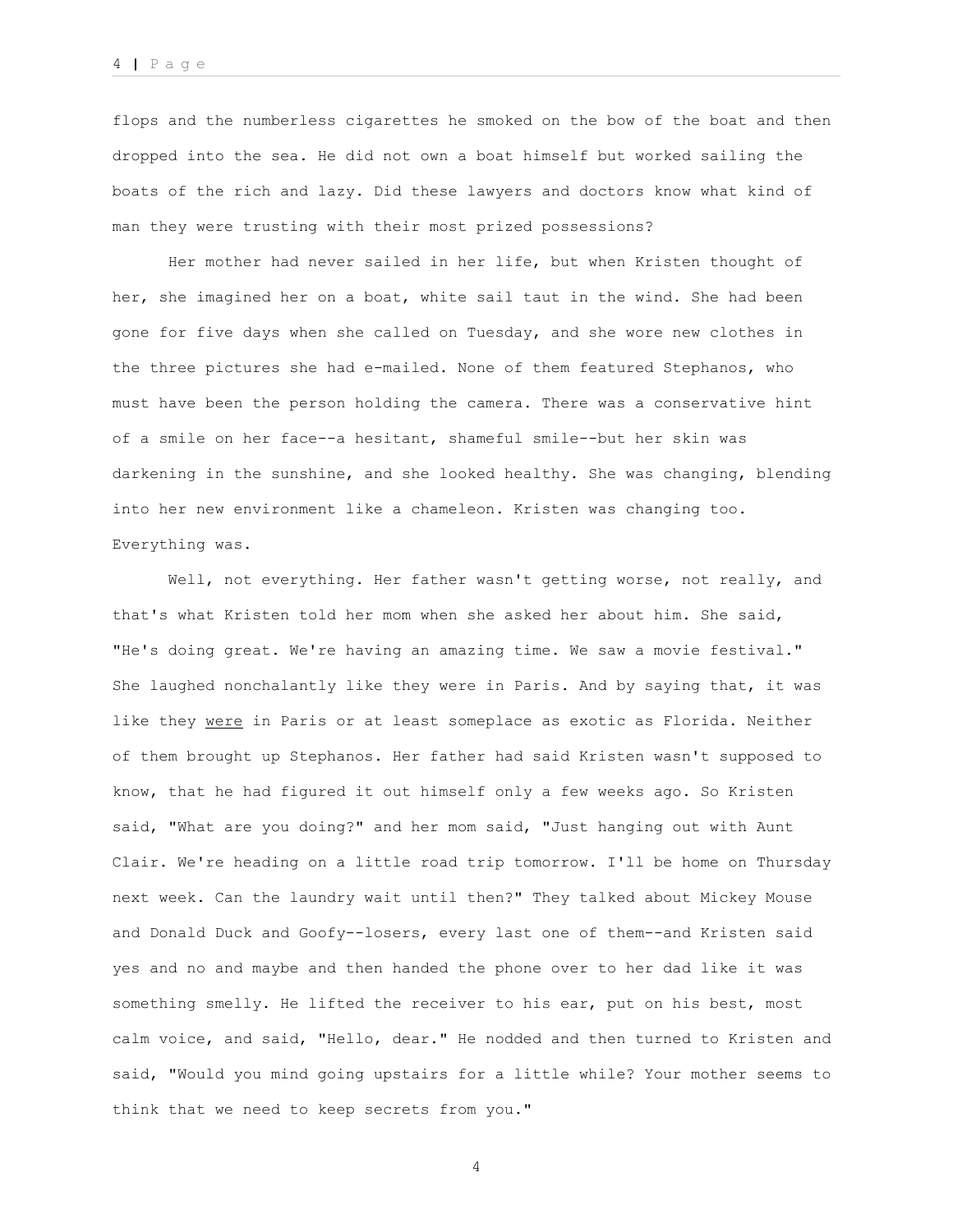Upstairs Kristen lay flat on her bed and listened. Her dad was meek as he pleaded with her mother--for what exactly Kristen didn't know--and then loud again in a rushed jumble of sentences, and Kristen stopped her own breathing to listen harder. "I just told you what I want," he said, and for a second Kristen imagined him gripping her mother by the shoulders and shaking her, although she was hundreds of miles away. Then something metallic hit the wall and clattered to the floor.

"Sometimes people feel guilty because they should feel guilty," he yelled into the phone. "We're only a little club because you left. That's why we're a little club." His voice became mock childish and keening, and he said, "She loves me more than she loves you." Kristen pushed her face into the pillow and tried to brain-nap because tomorrow she had tests in two subjects. But she couldn't close her eyes for more than a minute, and when she came downstairs her father grinned at her from the sink. "Hey, kid," he said. "Just tidying up a little."

"Looks good," she said. Sometimes she wanted to kiss his forehead softly. She had seen her mother do that once when her father was in bed, still wearing his coat and tie.

He said, "Let's do something fun. I'll make it up to you for the festival thing. I still feel bad about that." She looked at him. He knew what she was thinking, boom, like telepathy. "I promise to forget about work if you promise to forget about school," he said.

They drove through town slowly, past the large sprinkler-soaked lawns, and he talked more about Stephanos, although he did not mention his name, just that there was someone else and that this person did something exotic and manly like sail boats or run a hot dog stand. Had her dad forgotten that she knew the man's name, his profession, the way his hair curled around his ears? Kristen felt like she could pick him out of a lineup.

She said, "Don't worry. It's okay. It'll be all right."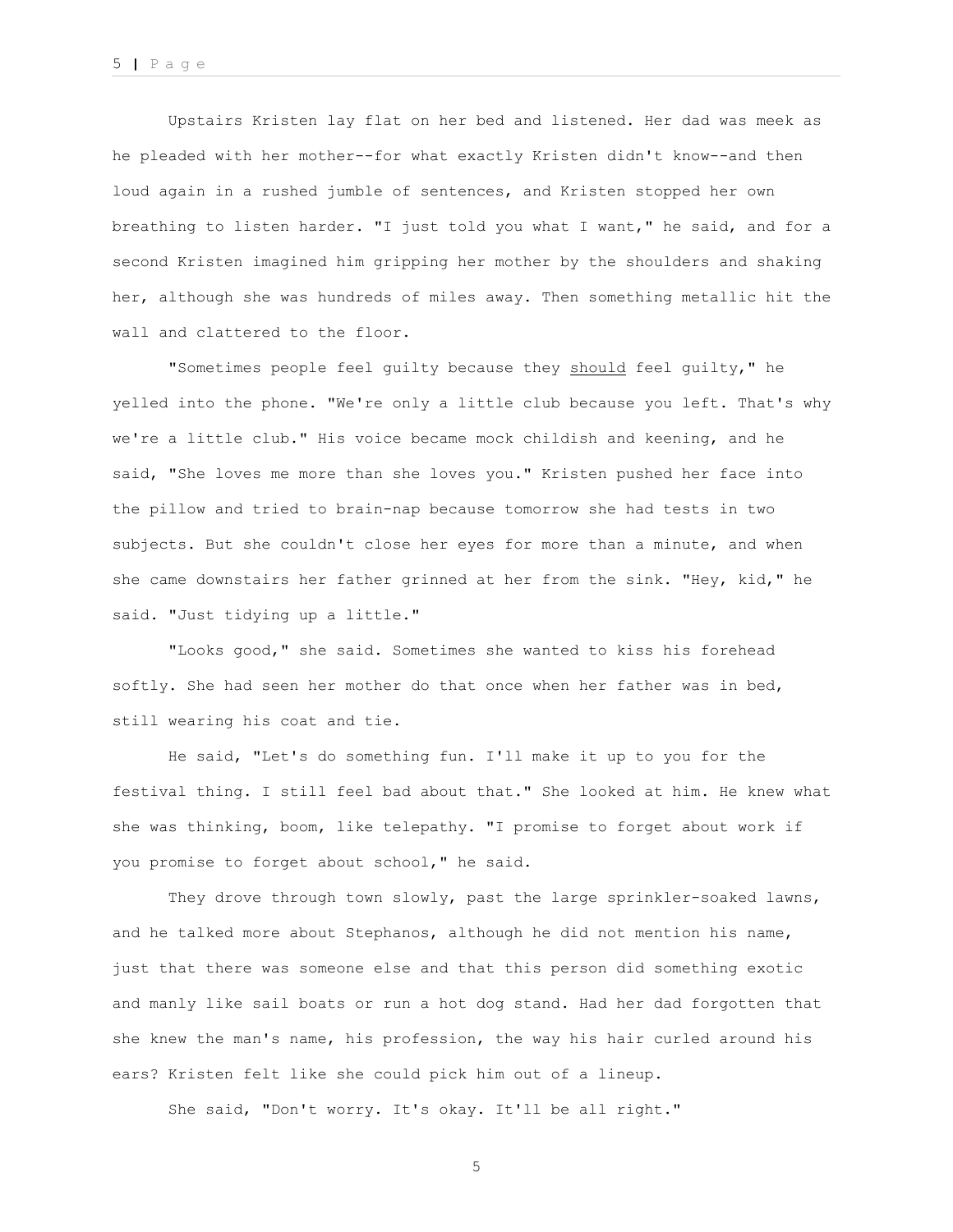As he headed over to the south side of town, where Kristen was not allowed to ride her bike, he talked about the pressures of his job and the responsibilities of marriage. "In sickness and in health," he said. "That's a very important part of those vows." She wondered what they would be learning or not learning in her second-period history class. It seemed like her mother would never come back, although everybody was still using the word vacation.

"Watch out for that cat," Kristen said.

"I'm difficult to live with," he said. "I know that. Times have been rough lately. The last few years. But I thought we could work it out."

"What did she say?" she asked. "Tell me."

They passed people raking leaves and putting up Halloween decorations in the fading afternoon. Occasionally he waved or beeped the horn in greeting, but he was close to tears and his voice was breaking. Kristen wondered if she should be driving. She said, "Let's go home, Dad. We don't have to do this," but they continued their tour, heading east now toward the abandoned factories along the river, where bar bands rehearsed heavy metal songs and kids shattered beer bottles on the sidewalk. They drove by buildings the opposite of the kind her father designed, squat and old and tired.

Then her father glanced over at her and grinned like someone was going to snap his picture. "You know, I can take the rest of the week off. You don't want to live in Florida, do you?" And then, "No. No. Of course you don't. It's the land of make-believe. I went there once, with your mother when we first married, to visit your aunt. It's full of crocodiles and the elderly. Did you know that crocodiles were around in the Jurassic age? They're pretty much dinosaurs."

Kristen looked out the window at the restaurants sliding by and said, "I'm so hungry I could eat a dinosaur. I could eat a rock. I could eat a minivan." She laughed and put both sneakers on the dash. If her mother had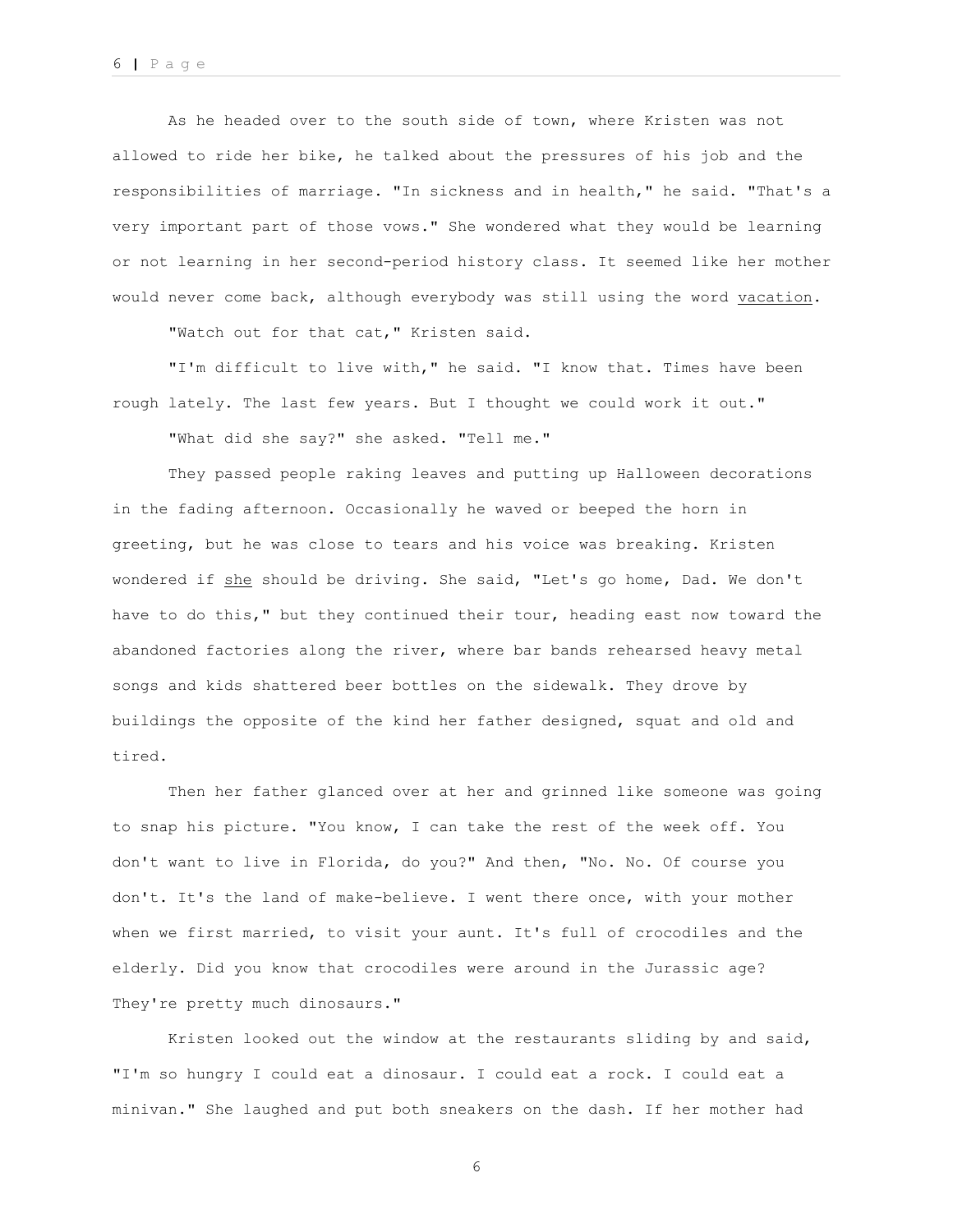been here no way would she have been able to get away with that.

Her father pulled into the parking lot of the Great American Pancake House, and she smiled because she loved this place most of all. They often came here together after going to a movie, and in the vinyl-seated booth he tried to explain that the films were like society's subconscious and that the seamless narrative arc of body-body-body-body-end was beautiful in its own naturalistic way and that she should brush her teeth twice a day and none of this waving the toothbrush around in her mouth like it was a magic wand. By just putting on his turn signal her father had made today like those other days. By the time he stopped the car and opened the door, Kristen decided that her mother was at home reading the New York Times on the couch.

Kristen told the waitress she wanted pancakes and waffles both, two each, and a big glass of milk, and sausage on a separate plate, and a side of mashed potatoes with gravy. The waitress smiled at her like she was the source of all cute in the world, like her existence made having a suck-ass job a wonderful experience. "You have a darling daughter," she said as she filled his coffee mug. It was like they were driving cross-country or something. The car was packed with camping equipment and a cooler full of 7- Up. That was the kind of thing fathers did with their daughters, right?

"Thanks," her dad said. "We're very close."

"I can tell," the waitress said.

He gave Kristen's hand a conspiratorial squeeze. "We're practically family," he said, and the waitress laughed. So did her father. If there were people at the next table they would have joined in. It was a comedy routine.

"You're happy, right? You're content?" he asked her when the waitress had gone. He smiled and sniffed at something bad in the air and his expression hardened. "That's the chief aim of everybody around here, isn't it? To be content? The Thorstons are content. The Eisensteins are content. Your mother is doing everything she can to be content."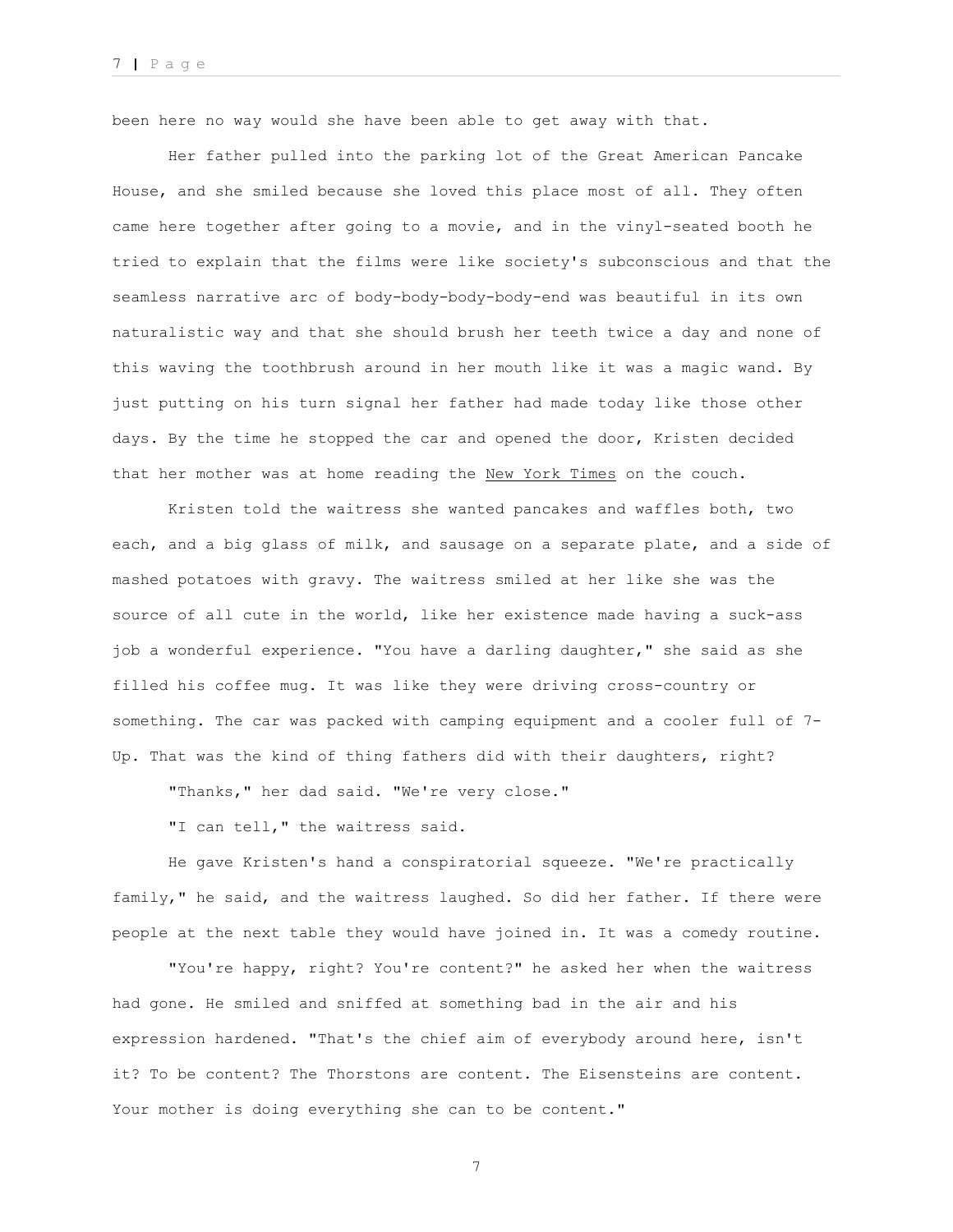They sat in silence for a while, looking out the dirty window at an elderly man shuffling across the parking lot. It looked like the poor guy couldn't find his car. He stopped and turned around in the twilight, turned around again, and then his hand moved slowly to his unshaven cheek.

"So you think Mom is happy?" she asked.

The food arrived with a nervous clatter. When the waitress headed back to the kitchen, Kristen asked the question again and felt like she was jabbing him with something small and sharp--her fork, her sticky knife. "Do you think Mom is happy?" He didn't answer. He was still watching the man in the parking lot, where the streetlights were finally coming on. "What about you?" Kristen asked. "Are you happy?"

He was smoothing his mashed potatoes down with the curved back of his fork like he was petting a kitten. "It's all very primal, what's happening right now. Very, very primal. But the people around here wouldn't understand that. I mean, look around. Just have a conversation with somebody. Try to get past oh, what a nice day and nice weather we're having." His voice trailed off. She swore she could hear the people at the other tables chewing, but maybe it was just him. Her mother said he was always in a hurry, that he chewed his food like a shark.

The guy in the parking lot still hadn't found his car. He looked feeble and helpless, the kind of person who would get it between the fifth and sixth ribs in the first ten minutes of one of the movies they loved so much. She looked over at the next table where little kids were fidgeting in their seats and sucking on straws and giggling, and she realized it hadn't been long ago when she had been that ignorant. Her dad was talking about death and divorce and the depressing sound canned tomato soup makes as you plop it into the pan. "It's the little things that will bring you down," he said. "Happiness requires a certain--I don't know--indistinctness of vision. But that doesn't mean you shouldn't be careful. That's not what I'm saying. Remember what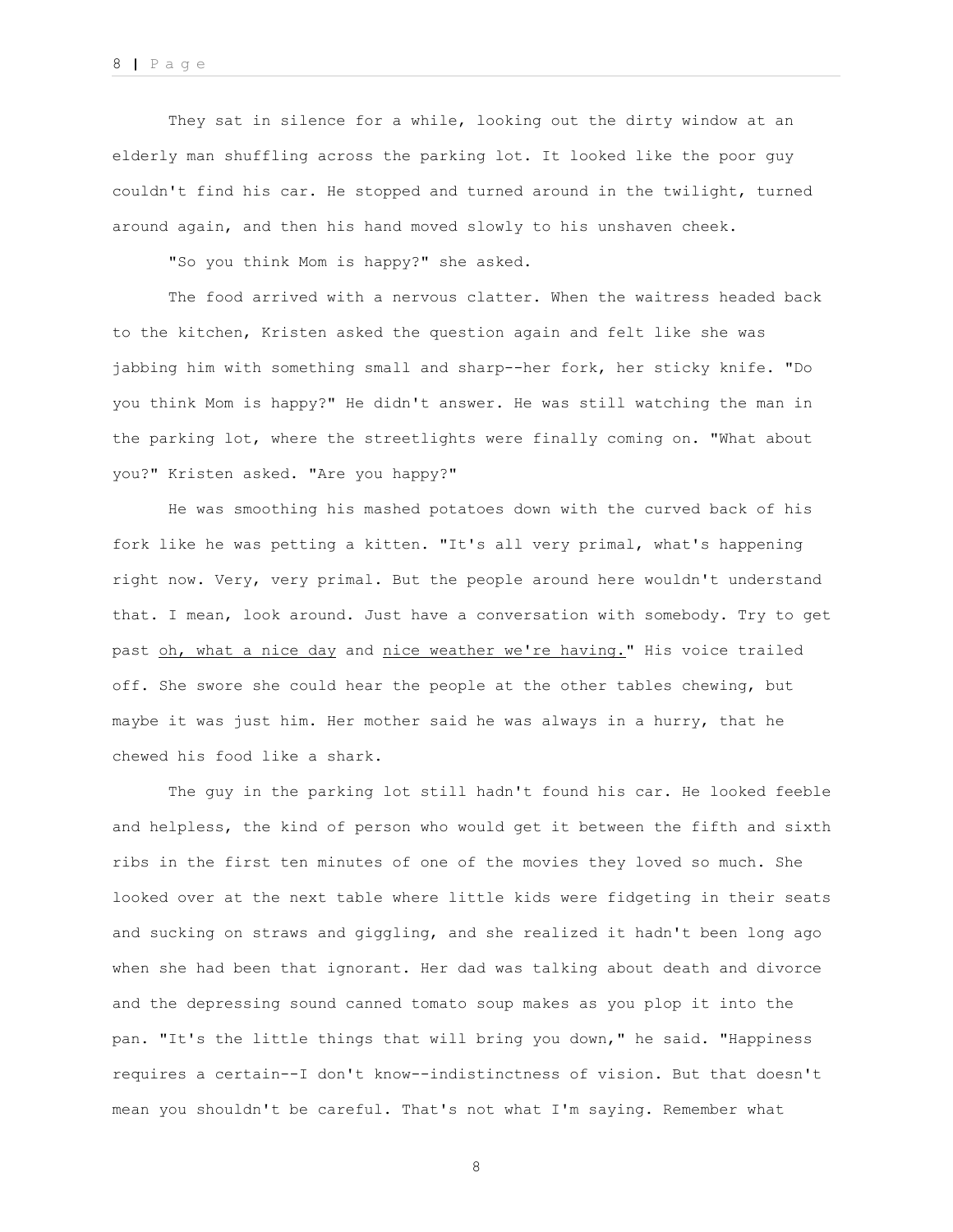Kierkegaard said. 'The torment of despair is not to be able to die. To be sick unto death is not to be able to die.'"

That was the way he spoke to her, as if she were forty years old and four years old, making references to philosophers with names like curses and explaining that ice cream was really bad for her. It was like he couldn't get a bead on the place in the universe she was right now. He shot too long or too short--at various future and past selves--and he could never find his true target: a thirteen-year-old girl with braces who just a few days before had slapped a freckle-faced boy on the side of the head and then spit at the school principal when he tried to break it up. What had her mother asked her the night before she left? "Kristen, are you angry?"

Kristen had a new idea, and she tried the thought on for size the way she sometimes tried on ugly clothing at the mall--just to see how bad it looked. Her mother had died from a horrible illness. It was one of those devastating dark age kind of diseases, a dawn-of-time pestilence sort of thing. Her father sat across from her, simmering in his grief, which was natural, even kind of noble, and Kristen had to be strong, because his love had made him weak.

But halfway through the second waffle she felt the first waffle hardening in her tummy, and she pictured her mother embraced by brawny sailor's arms--the arms of the hero--as if this were the end of a Hollywood movie and the credits were about to roll. But it was not the end. It was the beginning, right?

**\* \* \* \* \***

"The name of the movie is Morte Infinita," Eisenstein said two days later on Halloween afternoon as they moved around the side of his house to the cellar. They let themselves in--the backdoor was unlocked--and he popped the tape in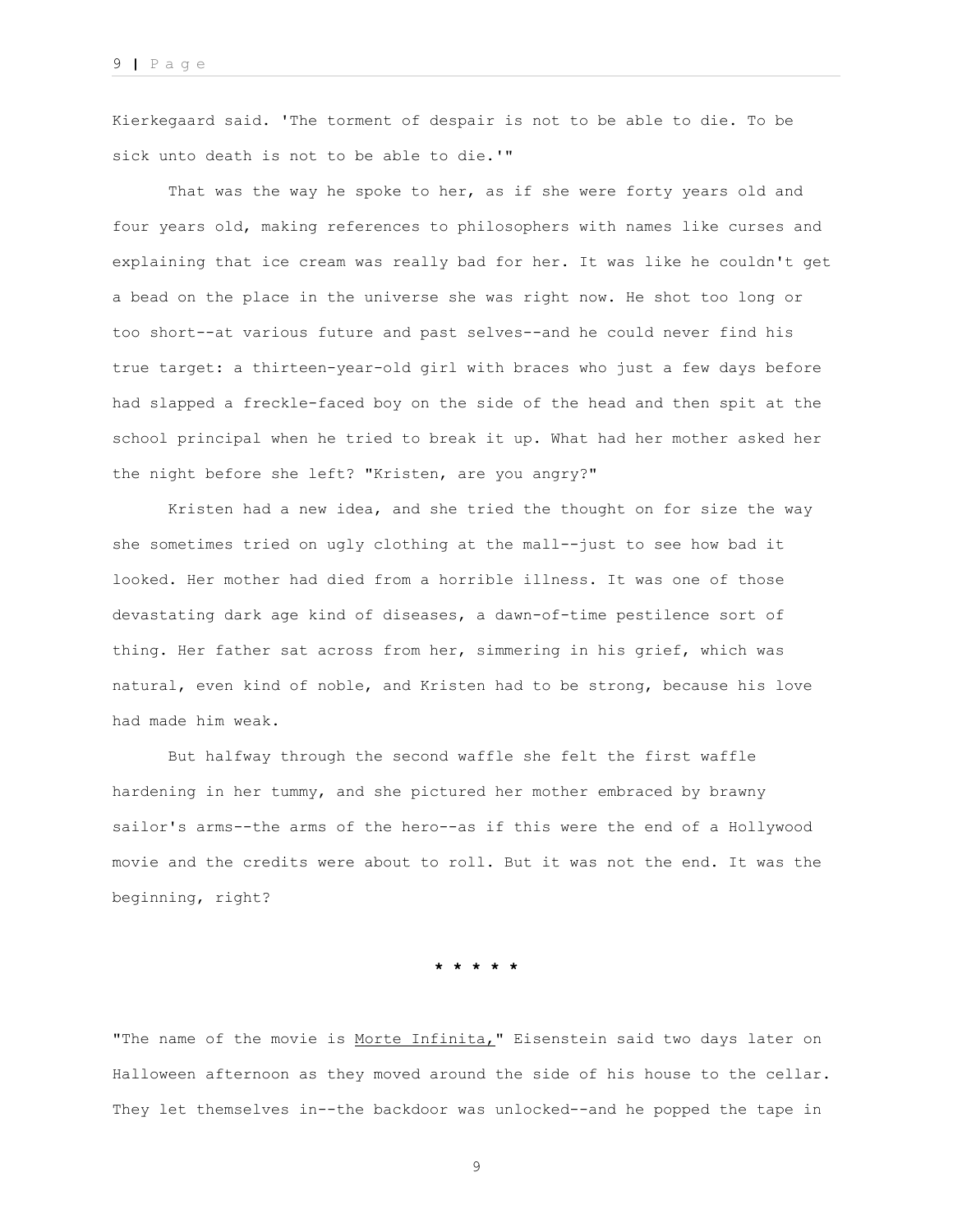and clicked on the tv. Kristen pushed a square of cardboard against the nearest window to block the sunshine. Children and parents would be roaming the darkened streets in a couple of hours, and then they would return to their houses and take off their costumes and be in bed by ten o'clock. The next morning it would be sunshine and morning newspapers and kisses on the cheek, but right then the ground was beginning to break open like something ripe. Zombies. Foreign zombies. The tv was full of them. "Is that Spanish?" Kristen asked.

"It's Italian," Eisenstein said, and then he pronounced the words with relish, Morte Infinita, as if he were pronouncing the name of a complicated Italian dish. She reached into the bag on the cushion between them. The cheese snacks left orange dust on her fingers. She sucked them clean, one at a time, as she leaned forward. The zombies scrambled over shattered bricks and along the banks of dried-up rivers. Without people to kill they were sad and lost and innocent as babies. She was reminded of her mother's voice on the phone a couple of days before. At the time it had seemed normal. But after the fact, in her memory, it sounded desperately hopeful, like the voice of a person on a game show trying to figure out the right answer. "I needed to get away for a little while," she had said. "I hope you understand. Your father will take care of you. He will. Is he taking good care of you? He's not good at much, I guess, but he's good at taking care of you. Sometimes, I think, better than me. But I'm sure you don't think that. Is he there?"

When the prettiest woman in the cast was killed twenty minutes in, Kristen knew she was in for something special. When the sliver of wood penetrated the eye of the local doctor and the camera zoomed in and held the shot and the music swelled as if something romantic had just happened, Kristen felt her heart beating strong and fast. When a zombie in a tattered priest's robe took a chunk from the hero's neck and he was lost in a sea of rotting corpses, well, God bless Anthony Fentana, the director of the movie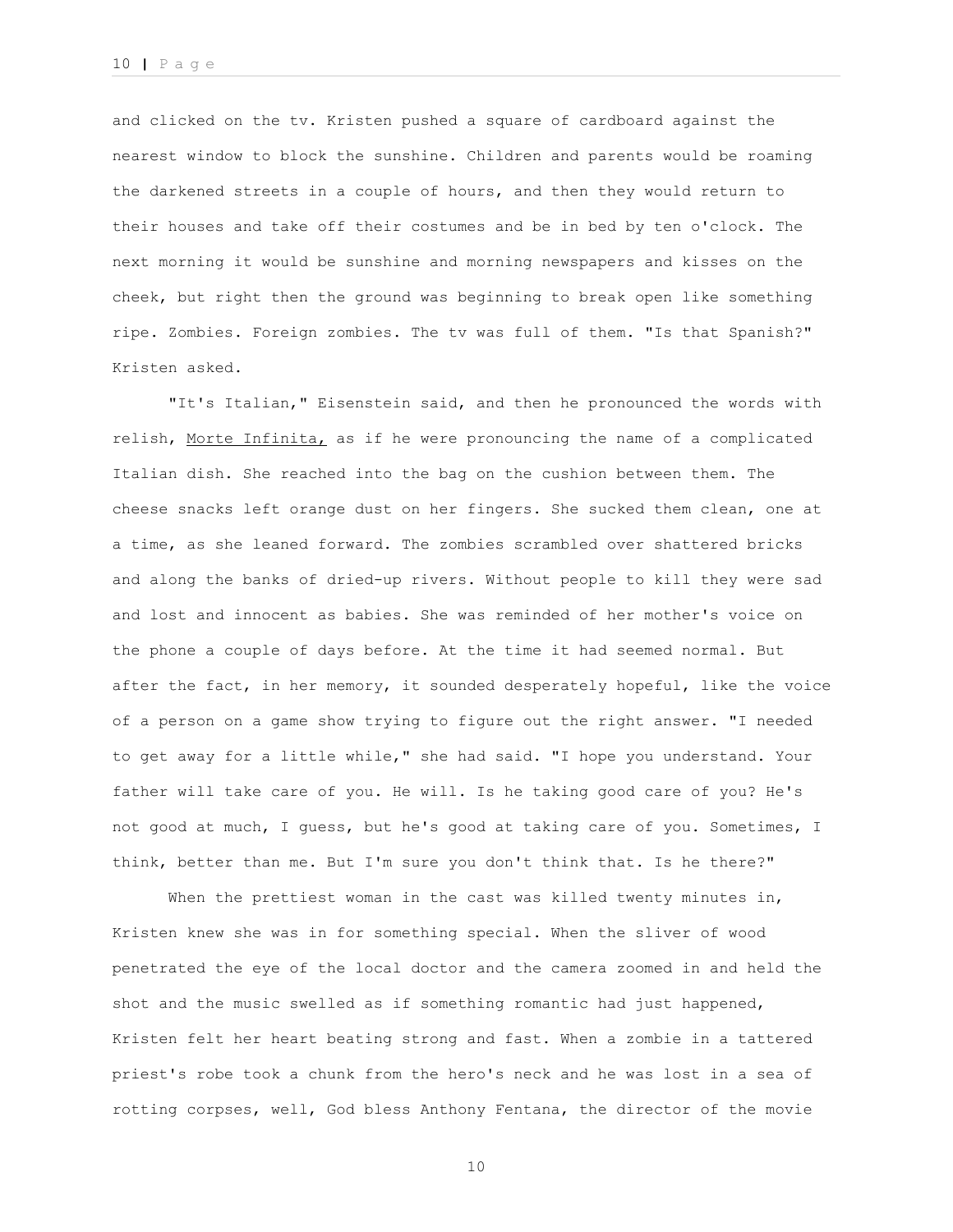and writer of the screenplay, a man who was probably dead himself in an Italian cemetery. The disjointed plot, the graininess of the film, the detail of the gore, all of it confirmed something. "That was amazing," she said as the screen turned black and then sky blue.

Eisenstein said, "What did I tell you? There's nothing like the Europeans when it comes to zombie movies." He took off his black-framed glasses--he wore them only when watching television--and Kristen could see from his tentative toad-lipped expression that she had been called here for other purposes. The week before, he had tried to put his arm around her while they were watching The Angry Red Planet, and she had bent forward and laughed. It wasn't like he was a jerk or anything, or that repulsive even, although he had a weak chin and greasy, feathered hair. But there was something about him that would probably make girls laugh until he was middleaged, and Kristen guessed he knew this too. "Kristen?" he said.

"Yes?"

"Do you love me?"

"Of course not," she said. It was enough to make her smack him. Jesus Christ.

"I know," he said, and they listened to the video rewind.

"Kristen?" he said after a while.

"What?"

"I'm sorry," he said.

"Don't worry about it." She reached out and touched him on the shoulder and thought about how young he seemed in his spindly puberty. She saw him as a different species altogether, something slow moving and amphibious and sensitive to light. His father was a big man with a truck driver's body, but he worked as a consultant for insurance companies, making spreadsheets and graphs and giving presentations about the statistical likelihood of people dying from this or that or the other thing. Little Eisenstein would probably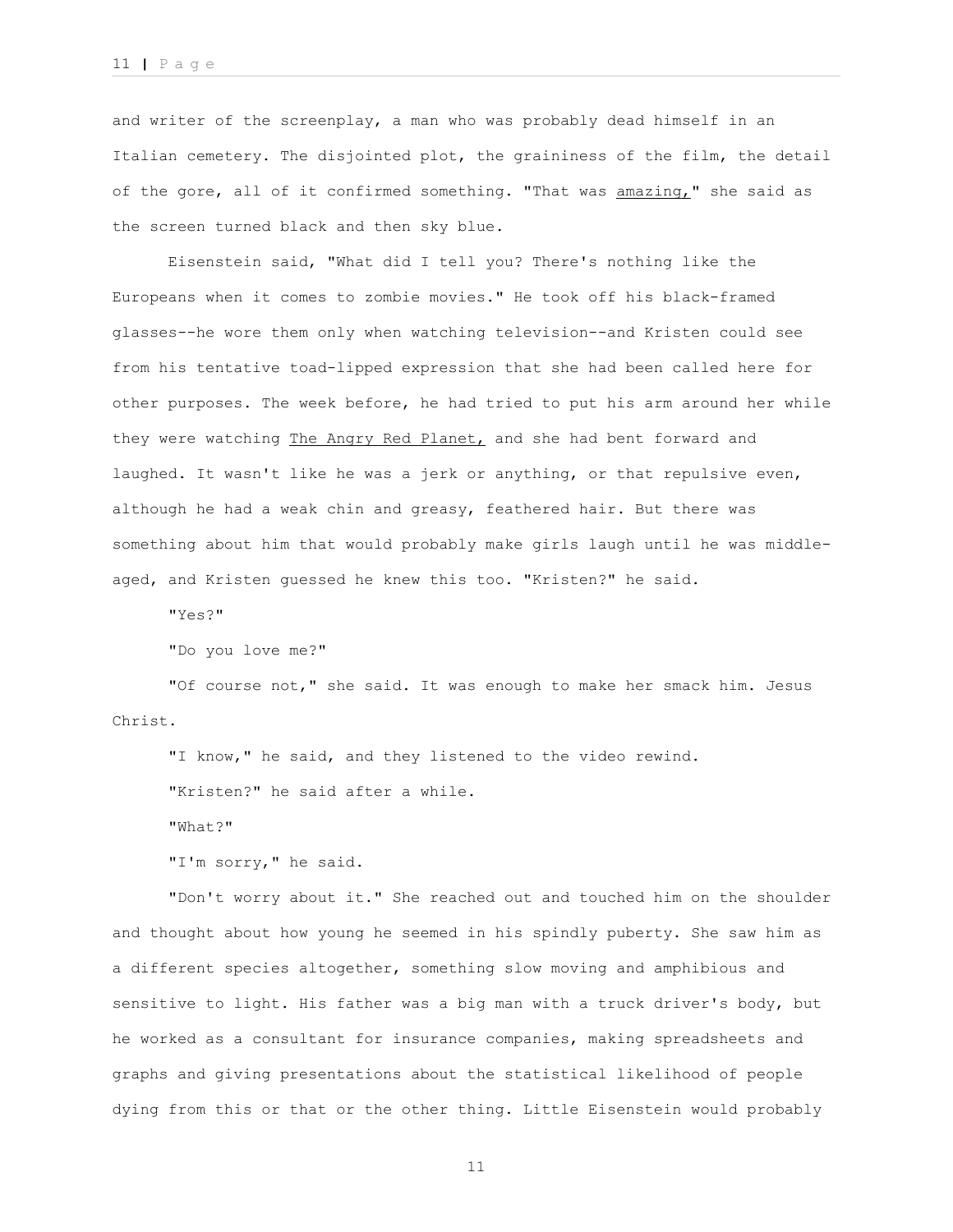end up doing something similar.

"I wish there was something I could do to help," Eisenstein said.

"Help with what?"

"Everything," he said, and the crack in his voice made her want to wrap her arms around him and squeeze. He said, "My dad was talking about having you stay at our place until your mother comes back."

The window shades were down day and night, but their lives were still on display as if they lived in one of her dad's glass buildings. She said, "Your father also said that the Red Sox were going to win a pennant last year. I remember him telling us that. Do you remember that?"

"Yeah," he said.

She said, "Did your dad mention anything about Stephanos? Is he coming back with her?"

"Who?" he asked, and she told him never mind, and then she made her hands into fists and played drums on her knees, and they were quiet except for the music she made on her body.

"I'm just trying to help," he said finally.

"If you want to help then just sit quietly." She sounded like his mother or teacher or some stupid thing. The idea of her needing Eisenstein's help made her feel small, like he could lift her up in his hands. Her father was not a big man, but he was bigger on the inside than the outside, as if he followed some extradimensional logic. She was the same way. They could handle this together. They always had, right down the line.

"But Kristen," Eisenstein said. His voice was whiny with love and goodwill. She cut him off with a shush, and then they were quiet. It was a perfect moment.

Then she said, "Let's watch the movie again." He found the remote and the opening music began to play, plodding piano chords like something shambling and aimless. She watched Eisenstein's face, poor lonely Eisenstein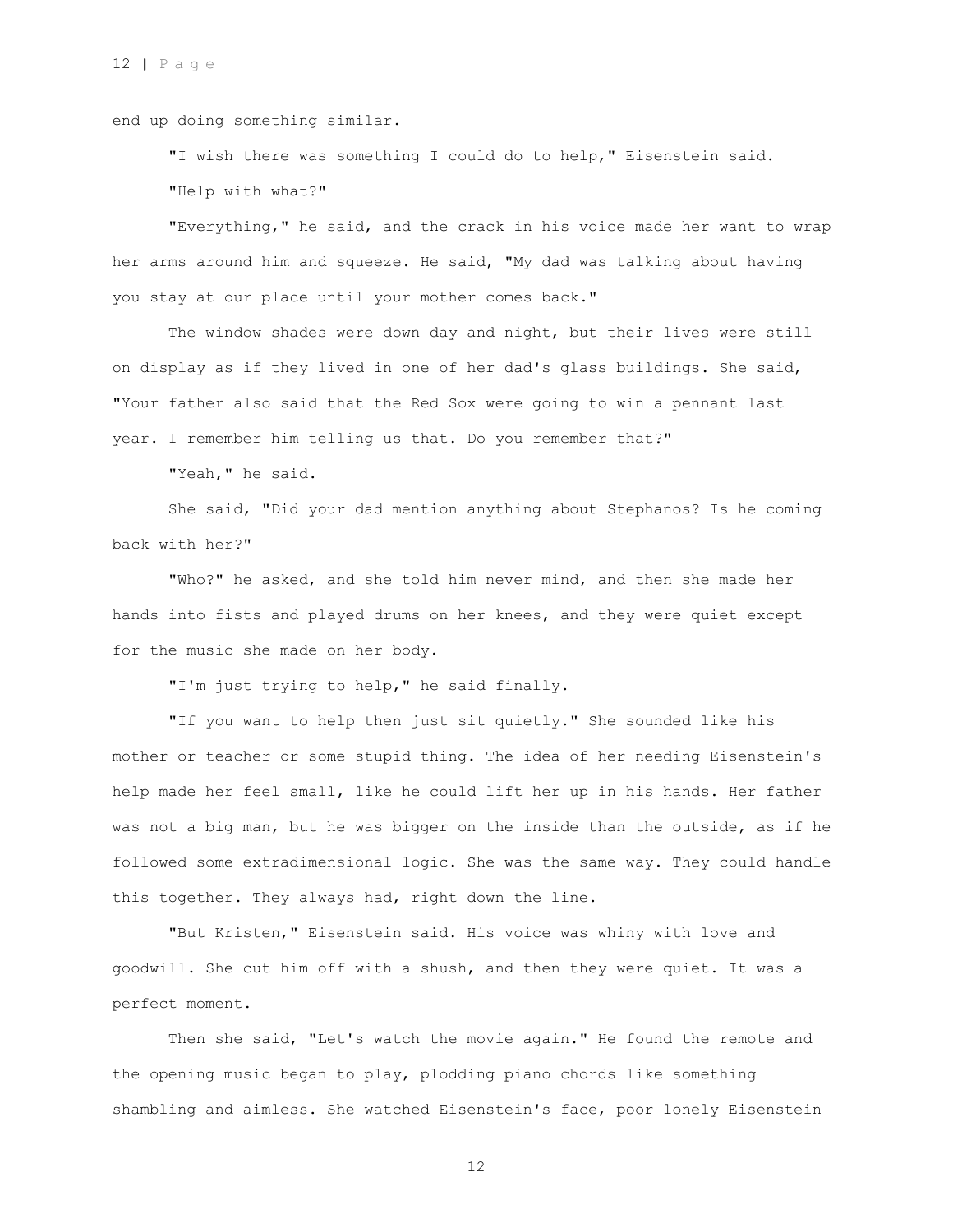with the 125 IQ and nervous stutter. She turned back to the tv and said, "The blood looks real."

**\* \* \* \* \***

The night her father threw a cloak around his shoulders and told her that they were going trick-or-treating, Kristen had raced against time to be with him. She had taken the short cut from Eisenstein's house. Her bike crashed through the woods, and as she peddled faster she gave out a yelping howl of delight and rage that she hoped people might confuse for something other than a girl of thirteen. It had been a week since her mother left for the airport, and yes, maybe her dad wasn't doing so great, maybe he was in pain, but who gave a shit if he mowed the lawn? And it was wolf pain anyway, the kind of wound that made you smarter and sharper and keener and hungrier and just plain better when everything was done and you were on the other side of it. Leaves and branches snapped against Kristen's face as she sped downhill, and she imagined herself as something dark and mysterious, a one-of-a-kind animal that occupied a solitary ecological niche and was only now deciding to enter the foolish world of mankind.

Her father was in the hall sitting at the desk, writing with the long black feather pen he kept there. "I'm trying to cultivate as many affectations as possible," he sometimes said when using it. She remembered her mother laughing at that joke, the way she threw her head back. Her head was back now too, in bed, Stephanos grunting between her spread legs, his mouth against her shoulder like it was an apple. Kristen had seen her father and mother locked in that pose a couple of years ago through the crack in the door.

"Hey," he said, straightening up and looking through her as if she were invisible. "Who goes there? Is that my faithful servant?" That joke again.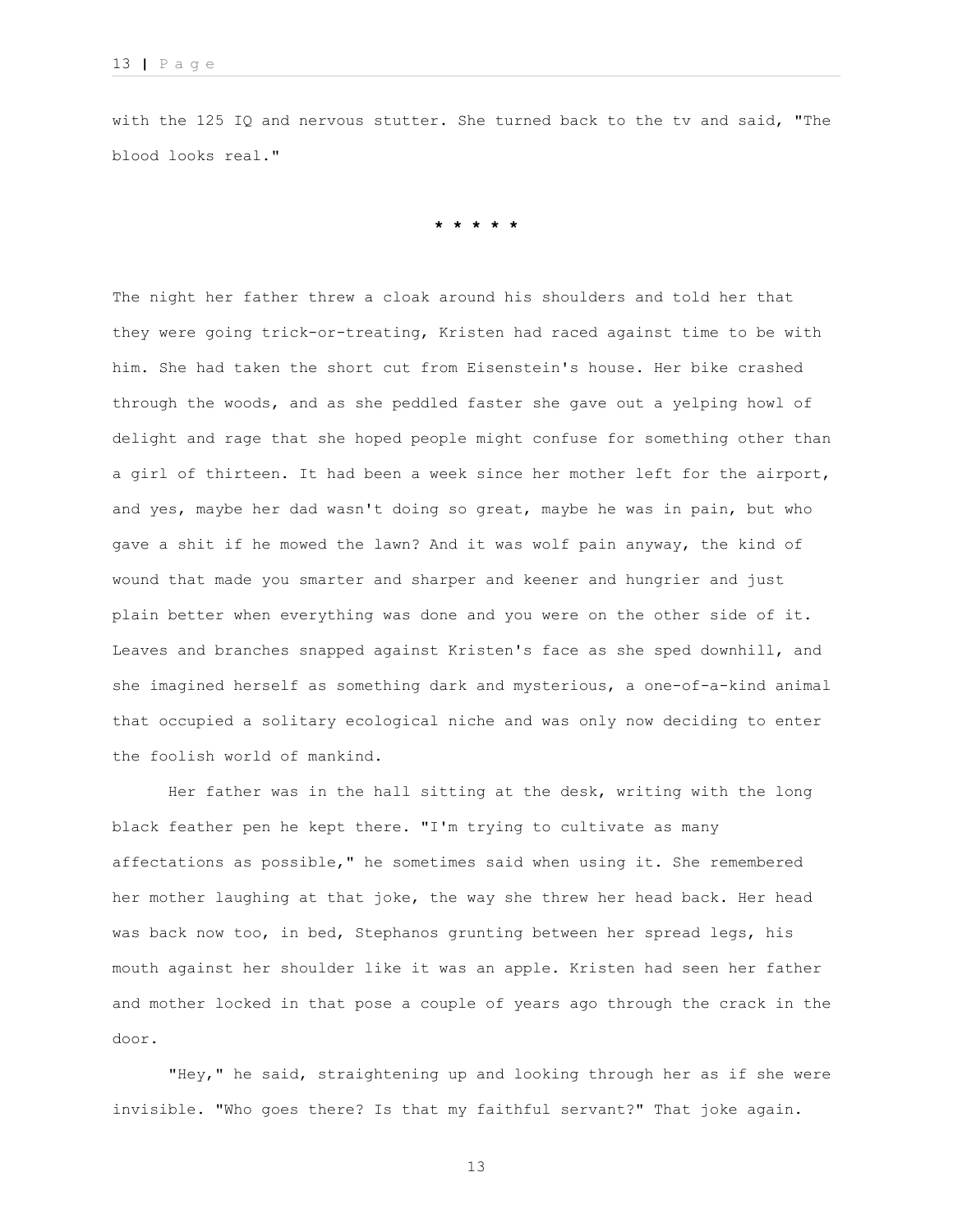She knew what was required.

"No," she said.

"It's not my faithful servant?" Mock panic rose in his voice. "Oh, dear. Who then can it be?" He was an effeminate character in a story by Edgar Allan Poe, and she was some deceased relative returning for revenge, dripping water from the pond where she had drowned. She smiled in the dark, and her love became a kind of light by which she could see him clearly.

"No, it's me," she half yelled, and she was suddenly outrageously happy. She wanted to tell him about the movie and the sick, wonderful mind behind it and the blood that looked real and the burning church and the endless body count. She wanted to relive it through his senses. He could show it to her in new ways, open it for her like a book.

He said, "And who are you?"

She said, "You know who I am." She looked at the desk and said, "What are you doing?"

"Writing out a check to the credit card company. It's amazing how expensive your mother's tastes are." With a flourish of his pen he was finished. He cleared his throat and said, "Well, you ready?" She did not know what he meant until he stood up, and she realized he was dressed in the black cloak. "Trick-or-treat," he said. Then they walked downstairs together.

Ghouls and freaks and superheroes smiled at them as they emerged from the house and made their way through the neighborhood. Two Batmans walked side by side toward them. "Neither of them wanted to compromise," their mother explained, and Kristen's father nodded as if he understood. The kids frowned back at Kristen, clutching tightly at their bags of candy. This was serious business. They knew that. Monsters moved in solemn processions of three or four. There was something mournful in the way they walked, as if they were all lost and searching for their homes.

"Here, take these," her father said. He handed her something. Plastic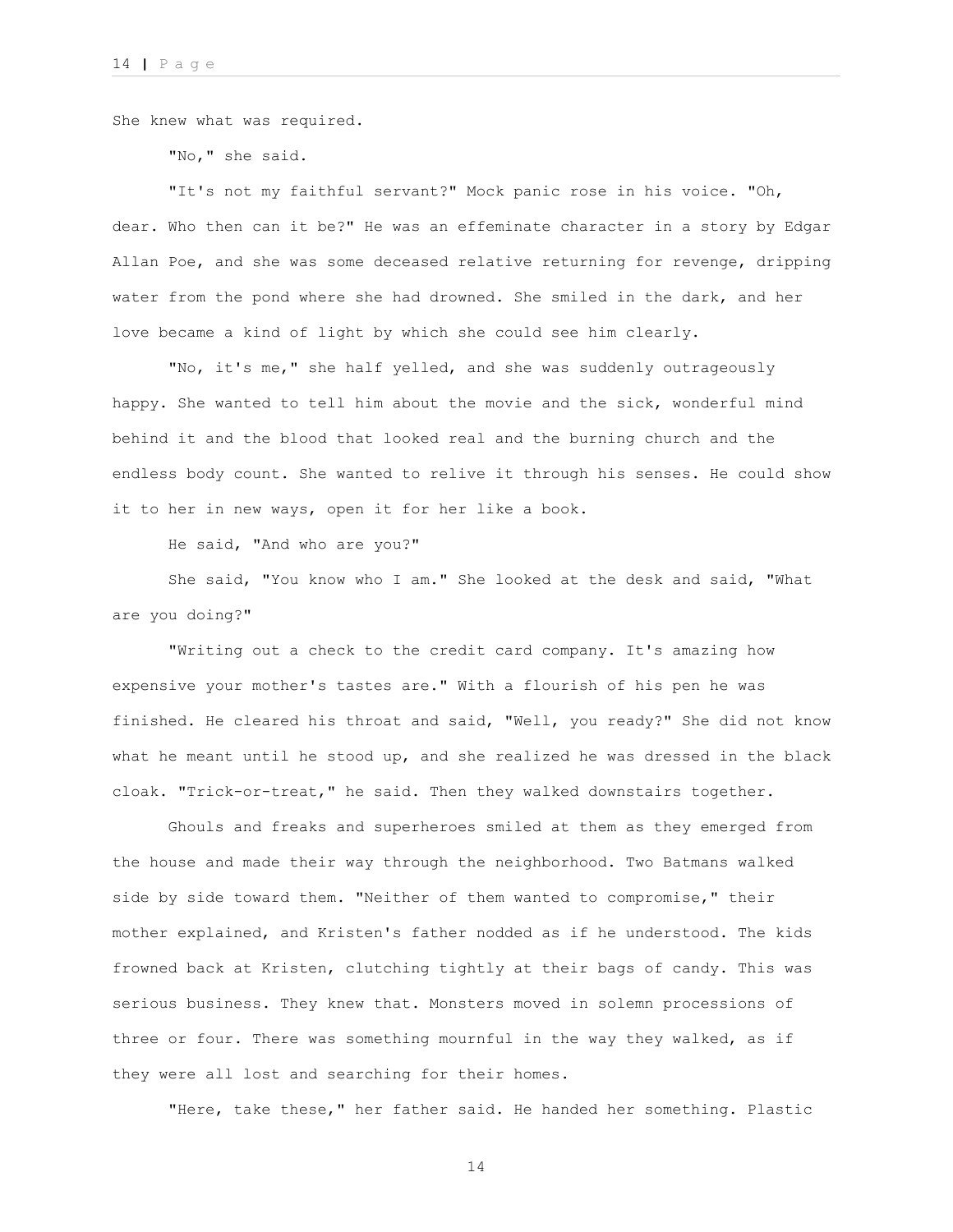fangs. She was dressed in a black T-shirt and shit kickers. She put the teeth in her mouth, and abracadabra, she was a vampire. "Your mother never enjoyed this kind of thing," Kristen's father said as they walked across the street holding hands. "She was always so afraid that someone was going to get hit by a car."

He was talking as if her mother was dead. For a ridiculous split second Kristen wondered if he had read her mind in the diner when she had considered the same thing. "Dad?" she asked.

"Yes?"

"How did Mom meet what's-his-face?" His lips pursed slightly. He was thinking. "Dad?" she asked.

"Yes?" he said.

"You're in a lot of trouble, aren't you?"

"That's a hard question to answer," he said. "I'm not sure." He squeezed her hand a little more tightly. They walked past a brightly colored spaceman holding a plastic K-Mart bag. Her dad made a sound like he was eating candy, a soft sucking noise, but he didn't say anything else until they reached the sidewalk on the other side of the street. Then he stopped and bent down and looked in her eyes the way a softball coach might before a batter goes to the plate. He said in the most steady and reasonable-sounding voice she had heard from him all week, "Your mother and I met sixteen years ago. I was thirty-three, and she was twenty-two. That's a big difference. That's almost your whole life, kiddo. You don't just throw that away because someone's hit a rough patch." He put his fist to his mouth, as if he was about to clear his throat. "Let's just say there was no other guy involved in this mess. Just me and you and your mother. That still wouldn't be an excuse. Especially in this day and age. There are medications. There's all sorts of crap. Analysis and stuff. Aromatherapy, for Christ's sake." He began to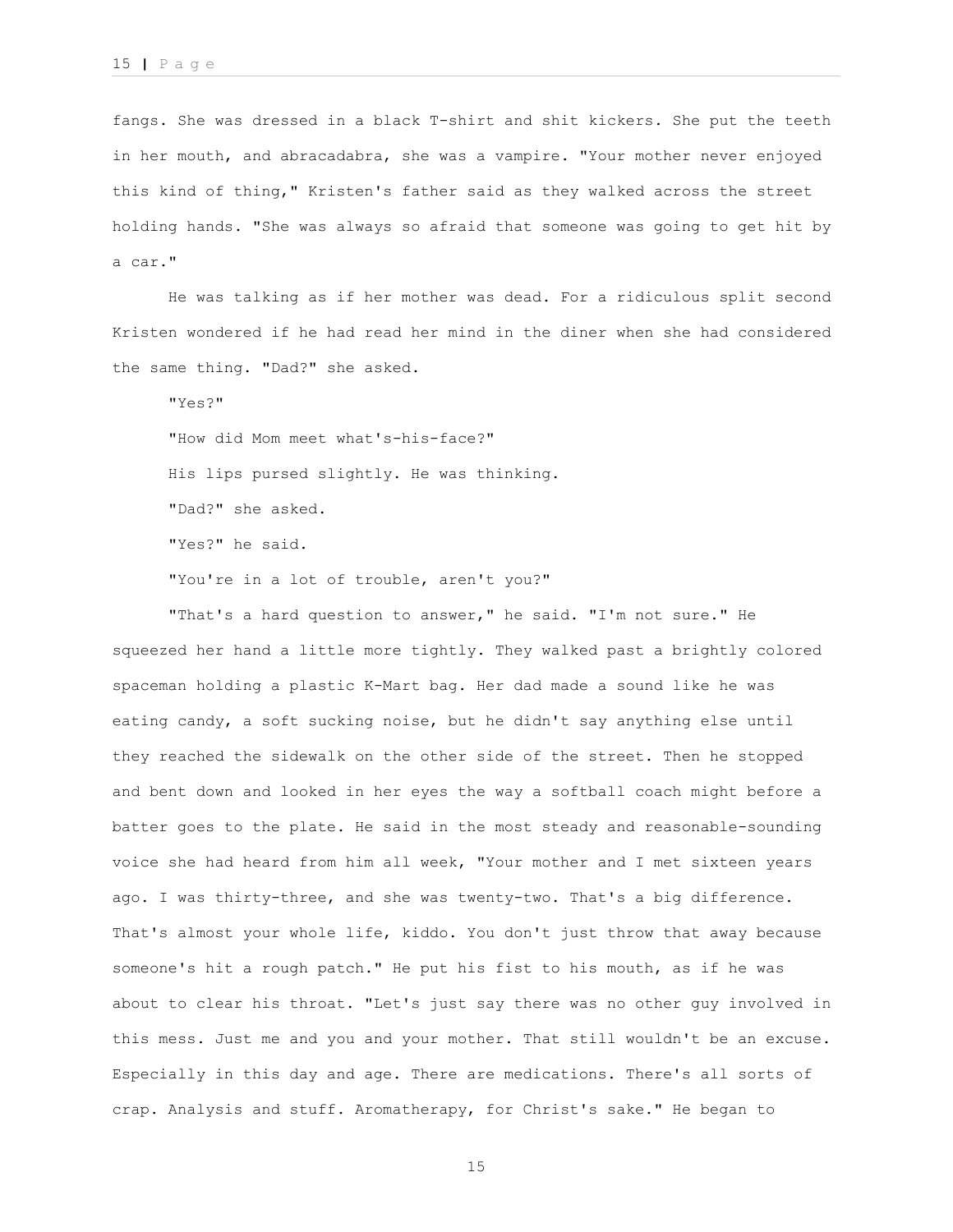laugh, and he rubbed the top of her head with two knuckles. "We live in an enlightened age, after all."

She did not want this. She wanted an answer. She would keep looking into his eyes until he gave her one. She said, "Dad, are you getting better?"

He looked at her as if she had just said something super cute and amusing. He said, "You wouldn't remember, but she did this a couple of times when you were this big." He held his thumb and finger apart an inch, as if he was holding a bug or a screw or some small thing that could be lost if you let it go. "I wouldn't be surprised if things were back to normal by next week," he said.

She remembered again her mother's craned neck through the crack in the door, head tilted back as if posing for a painting, her eyes shut tight. She thought of their conversation a few days before, her father's pleading voice. How many things like this had Kristen missed--moments when the door was closed or the words were exchanged late at night when she was sleeping? For each she had seen there must have been a hundred that had slipped past her. "What about Stephanos?" she asked, and there was a sharp edge to her words. Her own voice startled her.

Her father scowled as if he had forgotten this important part of the equation, and then he said, "Don't worry about him. He's just a fling. That's all he is." Then he straightened up, smoothed out his cloak, and headed up the steps to the front door of their destination. He knocked three times and stepped back, raising both arms in the air ready to strike.

Mrs. Van Dyke seemed surprised to see them, but she opened the screen door and smiled. "We're supposed to be vampires," Kristen said quietly, and she opened her mouth to show off the teeth. She was too old for this.

"Oh, yes," Mrs. Van Dyke said, and she handed her an apple and a Snickers bar. They thanked her and walked away, back down the steps, Kristen feeling the woman's farsighted eyes on her back.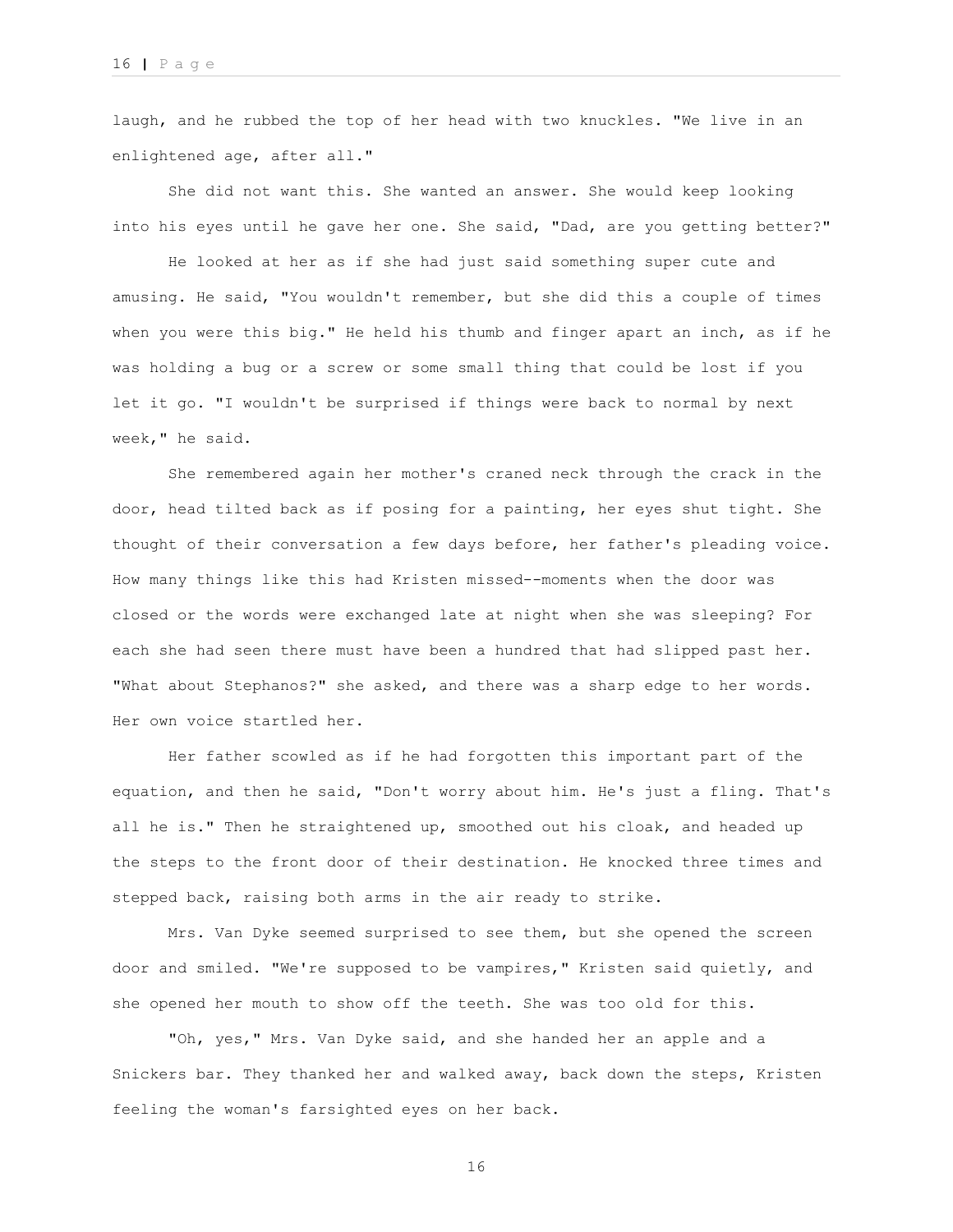A few houses were dark, and Kristen wondered what was inside them, behind the window shades, down their cellars. Most, though, were lit up with orange light, or decorated with paper witches and ghosts. A few played eerie music from open doors or recordings of people screaming and evil laughter. Two big beefy kids passed by wearing hockey masks as costumes, and although Kristen vaguely recognized them, their real faces were hard to remember. The same with the skinny Darth Vader who ran up Mrs. Van Dyke's stairs as they were heading down. Was he from her homeroom?

"Don't eat the apple," her dad said as they walked away from the house. "I don't trust that Mrs. Van Dyke. She could snap any minute." He took the apple and bit into it with a little growl. "How is school going these days?" he asked between chews. "That hillbilly kid, is he still picking on you?"

"A little," she said.

"He only does that because he likes you."

"No, he hates me," Kristen said. "He wants to stomp me into mulch. I can see it in his eyes." She didn't mention that he had also insulted her dad, calling him a mental patient. That's what had made her rain punches on his gross freckled face and then spit at the principal when he had interfered with what was really a question of honor.

"That's just his way of showing you that he has a crush on you," her dad explained.

She stopped and spit her teeth into her hand so she could speak more easily. "The costumes suck this year," she said. "Maybe it's just that I'm getting older."

Nobody came to the door of the next house, although the porch light was on and she had seen other eager people receiving candy there. Her dad tapped on the window with his knuckles, threw his coat around his shoulder in a gesture of exaggerated indignation, and walked down the steps. She followed him to the Eisensteins' house, where she knew sad little Eisenstein was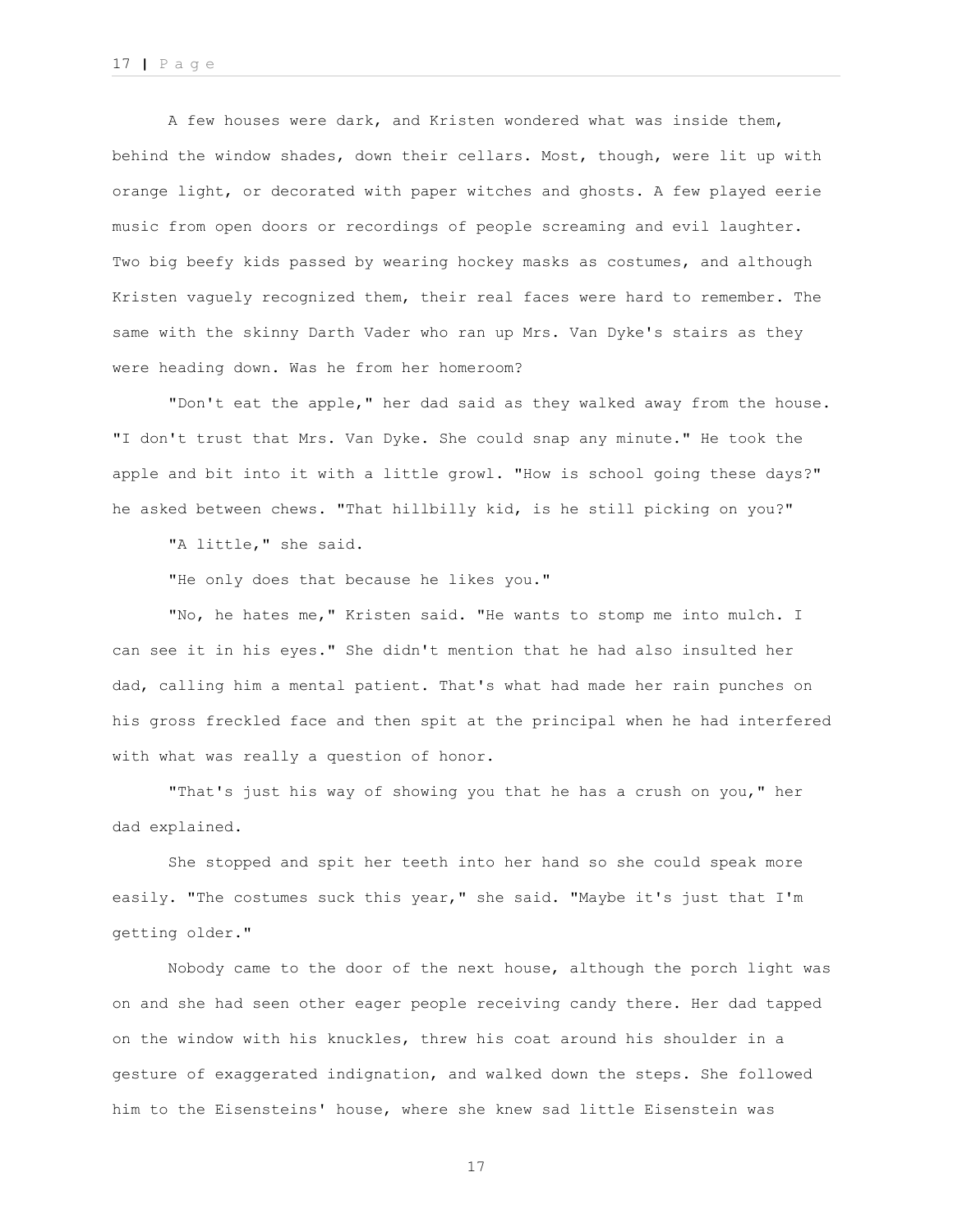watching Morte Infinita for the third time. She popped the teeth back in her mouth and nudged them into position with her tongue.

"We're vampires, Charlie," Kristen's father said to Eisenstein's dad when he opened the door. "Don't invite us in, for God's sake. Put garlic in your windows and get a cross. We've come for you and your wife and son, but especially for your wife."

"Very funny," Mr. Eisenstein said. "Do you want to come in, or do you just want some candy?" He was holding a bag of mini 3 Musketeers in his hand. Kristen could hear the television playing in the living room, some voice talking about a helicopter disaster. She didn't know where or who or how, just that it had happened. She looked at her father, who was smiling tightly, the way he had that day outside the movie festival.

Mr. Eisenstein said, "Do you want a beer?" and moved back from the door.

"No, thanks," her dad said, "but I bet Kristen wants some of those delicious 3 Musketeers." They stepped into the house.

"I bet I don't," she said. She was looking around for Eisenstein himself peeking around a corner or something, but he was probably in the cellar. She saw evidence of him, though, in the little black sneakers in the entranceway. She hadn't realized his feet were so small.

"I'm surprised to see you here," Eisenstein's dad said to her father.

Kristen's dad smiled and looked around the room, at the photographs of their dog and brothers and grandparents and great aunts--their entire history on display. "Yeah, well, that's the way it is with vampires. We rely heavily on the element of surprise."

Eisenstein's dad made a sound like he had something stuck in his throat, and for a second Kristen thought candy was lodged down there somewhere, but then he said, "Are you treating her well?" He didn't look in her direction, but Kristen knew he was talking about her, and she had the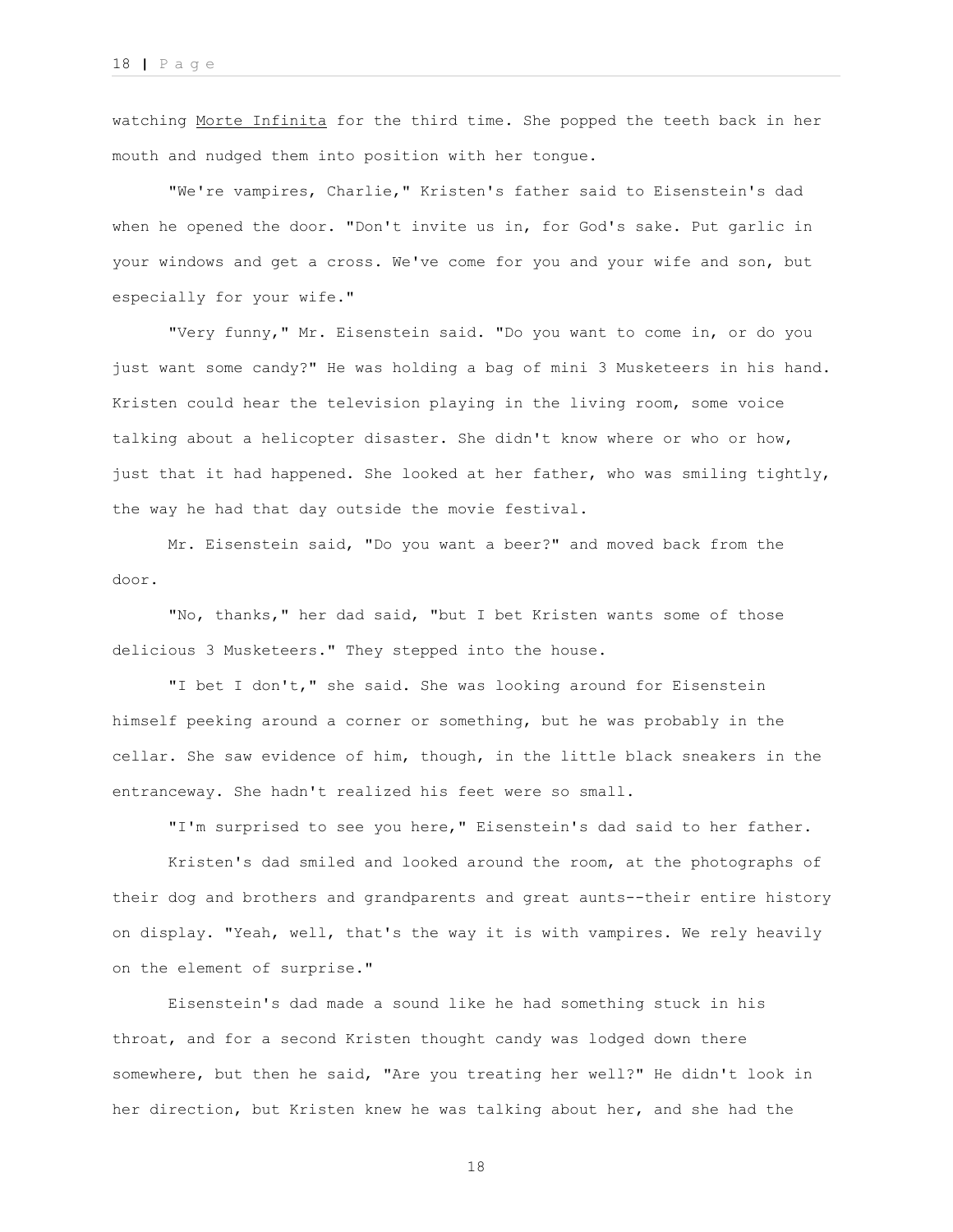momentary feeling that her body was back home and only her spirit was here as an observer. She wondered what part of the movie Eisenstein was watching and what he meant when he said he loved her. Her mother had used that word many times and so had her father. Kristen loved her father and loved Morte Infinita, and she wanted to be alone with one or the other, not standing here listening to Mr. Eisenstein. "She looks skinny," he said. "She looks like she's getting thinner."

"Vampires are thin," her dad said and then, "Have you talked to my wife lately, Charlie? Does she deign to call you from paradise?"

"Paradise?" Mr. Eisenstein said.

"Just a little joke."

"I don't get it."

"Does she call you?"

"She called me once, a few days ago. She was concerned about you. She said you sounded funny." There was something apologetic in his voice. "I'm sorry. You're putting me in a difficult position here."

"My wife knows a lot about difficult positions," her dad said. "And she's still my wife, you know. And Kristen is still my daughter." Then he laughed as if something funny had been said on the television, but the announcers were still going on about the helicopter accident. She wondered if someone famous had been killed.

"Come on," Mr. Eisenstein said. "Let's not start."

Kristen's father was looking at a magazine on the coffee table. The cover of the magazine showed a smiling young woman dressed in a bright sweatshirt and little yellow shorts. She was touching her toes and smiling. From the expression on his face, Kristen's dad looked as if he had suddenly recognized this woman and was now remembering something awful she had done to him once. He went to the table and picked up the magazine. Leafing through it he said, "Don't pretend you know what's good for her. That's all I'm saying."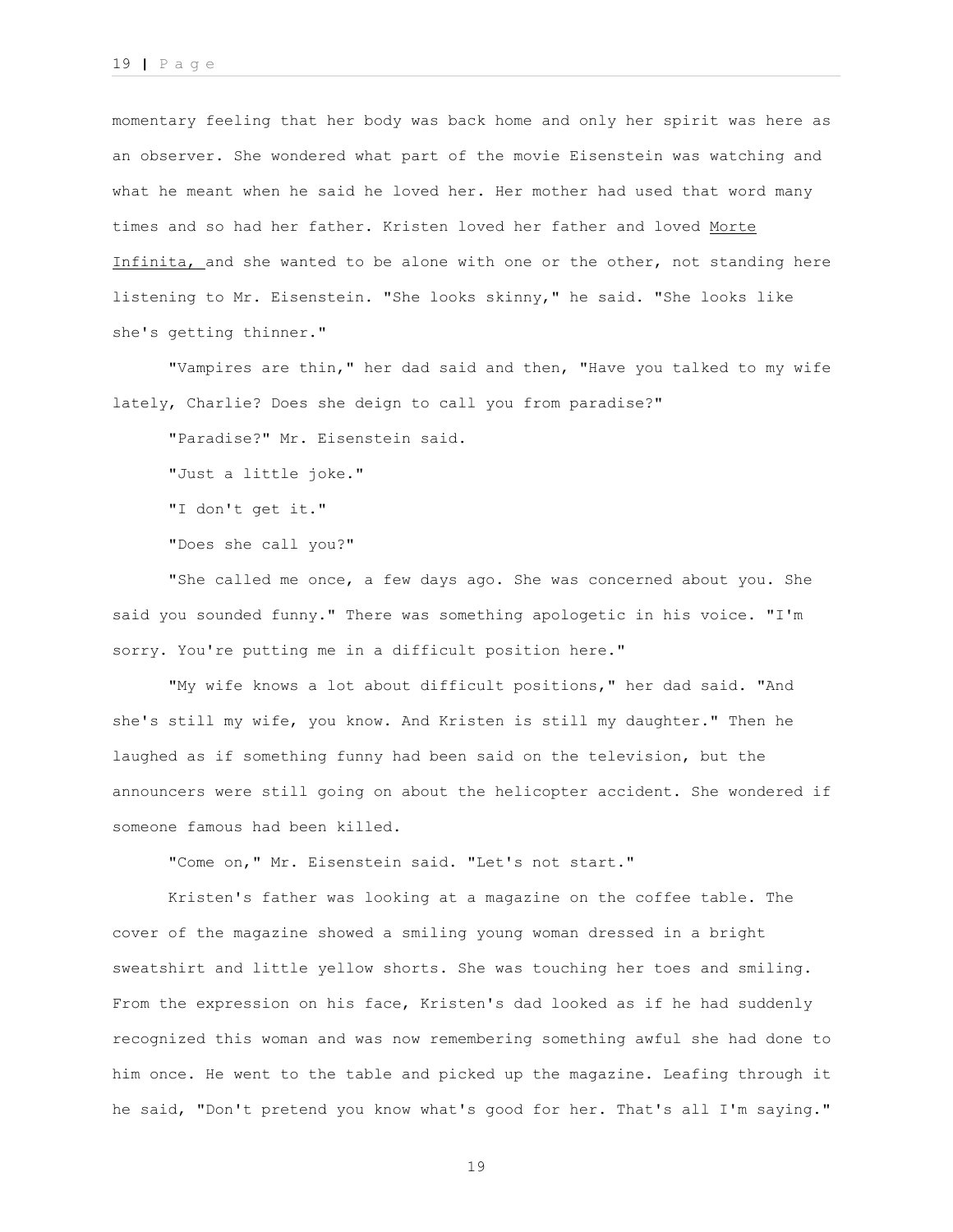Closing the door Mr. Eisenstein came and looked at the magazine as if he wanted to read it next.

"I thought you were doing okay," he said. "I wanted to give you the benefit of the doubt. I really did."

"I wanted to give you the benefit of the doubt too," her dad said, his voice high and mocking, "but I'm pretty curious why you're protecting her. I've seen the way you two flirt. Don't pretend you don't."

Eisenstein's dad laughed then, arms folded across his chest. He looked down at the floor, at his shoelaces, at the zigzag pattern in the carpet. "This is ridiculous," he said.

"Are you fucking her?" Kristin's dad said. "Or do you just want to fuck her?"

Kristen thought of her mother walking hand in hand with her new boyfriend on some stoneless beach and wanted to believe it because it was what her father had told her. She looked at him turning the pages of the magazine, his body draped in black, and loved him so fiercely that she wanted to tear at his clothes and dig down into those hidden places and find the darkness there and grab it like a tumor. Mr. Eisenstein said, "You're going through some tough times. I understand that. But turning it into a performance piece is only going to make it worse."

"I don't think you understand," her dad said. "I didn't make it into theater. You made it into theater. Cheryl made it into theater. You're the ones who put me on stage. Do you think I wanted that?"

Kristen knew she had left his mind, his imagination. She was invisible, but there was no power in that.

"She was worried," Mr. Eisenstein said. "So she made a goddamned phone call."

Her dad dropped the magazine to the table and looked at Mr. Eisenstein in the same way he had been looking at the girl on the cover. "She's worried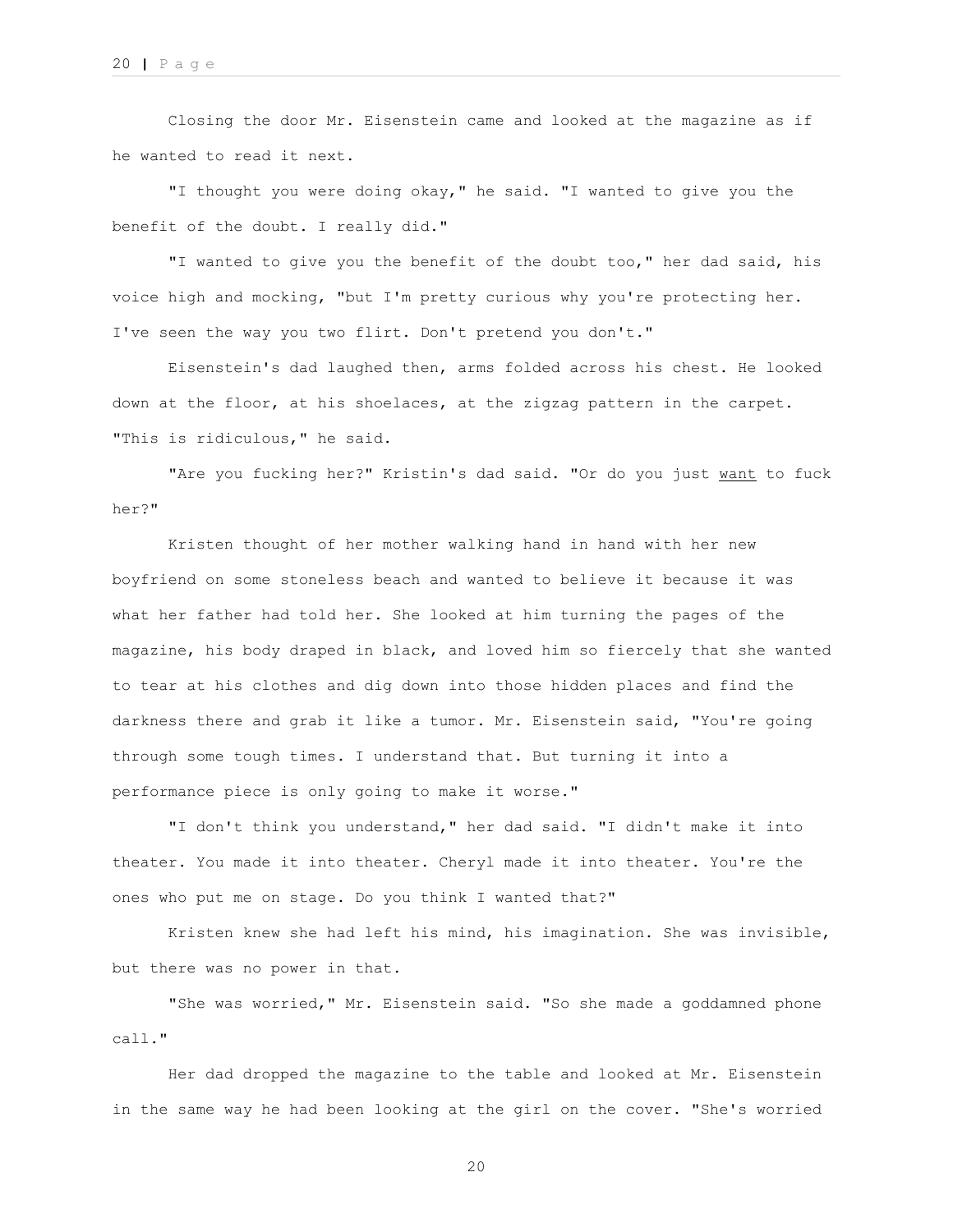about herself. That's who she's worried about."

"About you too. And Kristen."

"Which is why she left."

"You were wearing her down. You know that. She needed a break. Jesus, you're wearing me down, and we've only been talking for five minutes."

"It's my problem," he said. "Not yours. Not hers."

"That's just stupid," Mr. Eisenstein said. "You think you could keep it private? It's like you're living in a fantasy world."

"Well, I'm sorry about that," her dad said, "but I like it here," and he laughed again. Kristen moved over to the window and looked out at the street, where a few more mermaids and Tinkerbells and cardboard robots were coming up the sidewalk. Why did they all look mad?

Mr. Eisenstein said, "You may be unwell, and that's fine, but you're also a prick. Get out of my house."

Her father smiled and took a step toward Mr. Eisenstein, and Mr. Eisenstein flinched the way his son sometimes did in the schoolyard. Even though he was bigger than her dad, even though it was his house they were standing in, he was the one who was afraid.

Kristen wanted to tell him to cut it out, that it was just her dad, her dad who dreamed about buildings and never hurt anybody.

The doorbell was ringing. One time. Twice. Three and then four times. Her father laughed and pulled his cloak in front of himself in the manner of Bela Lugosi and took another step forward, but his movements were exaggerated. They were funny. It was Dracula as played by Groucho Marx. It was definitely not Morte Infinita or even Nosferatu. "You see, you see, you see," Kristen wanted to say. There was no danger in him.

The two men looked at each other and then turned away.

"Mom doesn't have a boyfriend, does she?" she asked as they were walking down the steps back to the street.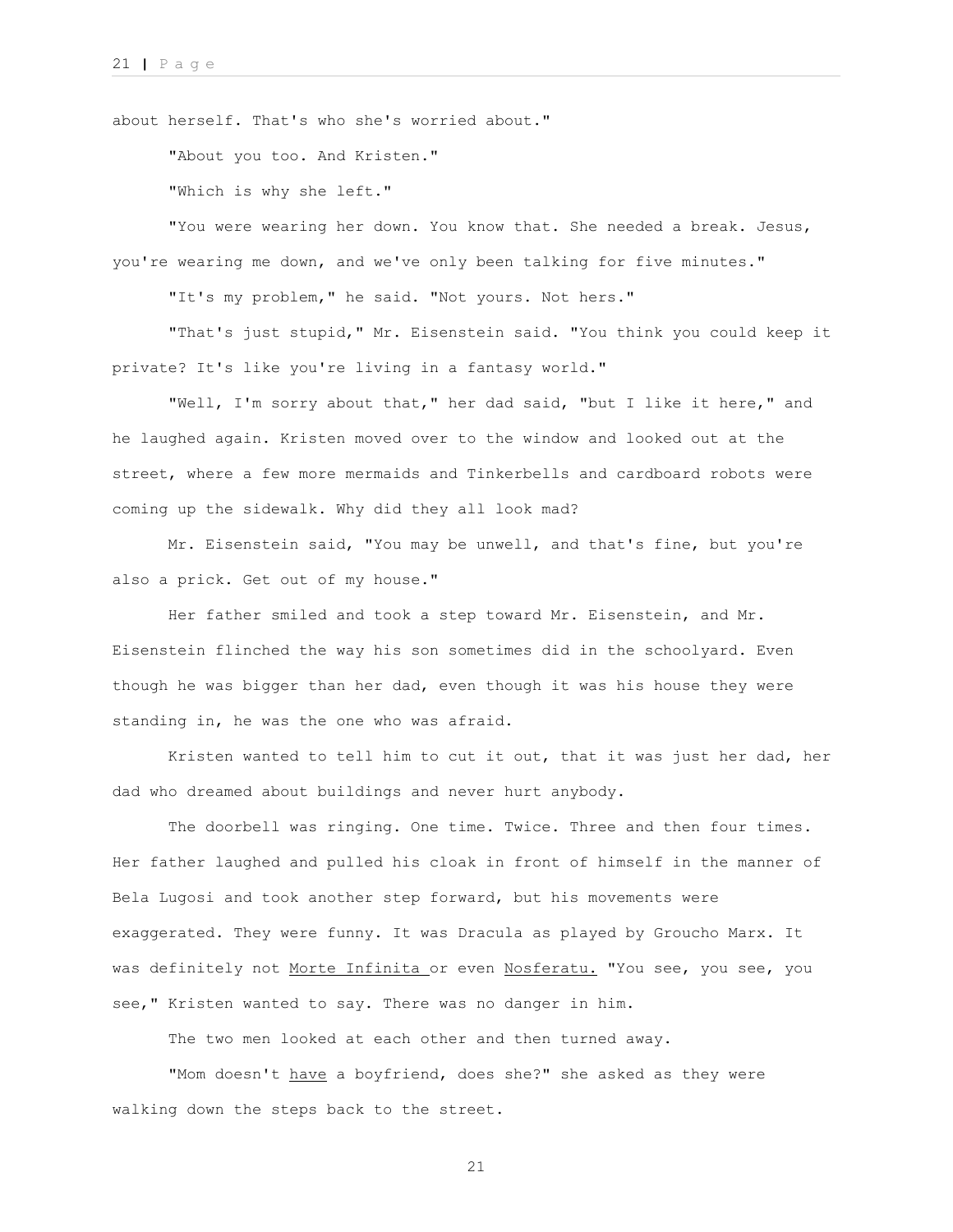He turned his back to her, hunching his shoulders, and she thought of the first horror film she had ever seen, years before on late-night cable. At the end of the movie the villain had spun away from the crowd and staggered off into the shadows, trying to hide his acid-scarred face from the stares of his loved ones. But her father didn't move.

She listened to him make muffled baby sounds, and after a few moments she took him by the hand, and they walked across the lawn. Mr. Eisenstein was watching them from the window. Then the curtains closed, and the porch light blinked off, and she thought of Eisenstein down in the basement and then of Stephanos, the imaginary man who had been so vivid to her. Her father had hexed him into existence with some sleight of hand--a bunch of words was all it took.

And if he did not exist, then in a strange way her father did not exist--at least not the person she thought she had known. She looked at him, one hand rubbing his reddened eyes, the other gripping her hand, and was surprised that she loved him even more. She gripped him back, but he stepped away from her and picked up the rock. "There are two kinds of people in this world," he said, and he grinned his Dracula grin. And he was right. She wanted him to be right.

Two kinds of people in the world. You were either a vampire or a zombie, and just like in the movies, the zombies were many, many, and the vampires were few and far between. And although the zombies had the numbers, the vampires had class and skill. They lived on the margins, peeking in from time to time when it suited them or pretending they were not vampires at all. She wanted so much to believe.

Kristen was a vampire--she knew that now more surely than ever before- and as she ran down the street, the faces of ghouls and Raggedy Annes and blue-skinned Smurfs and superheroes all turned in her direction. Faces of parents too, holding hands with transformed daughters and sons and suddenly